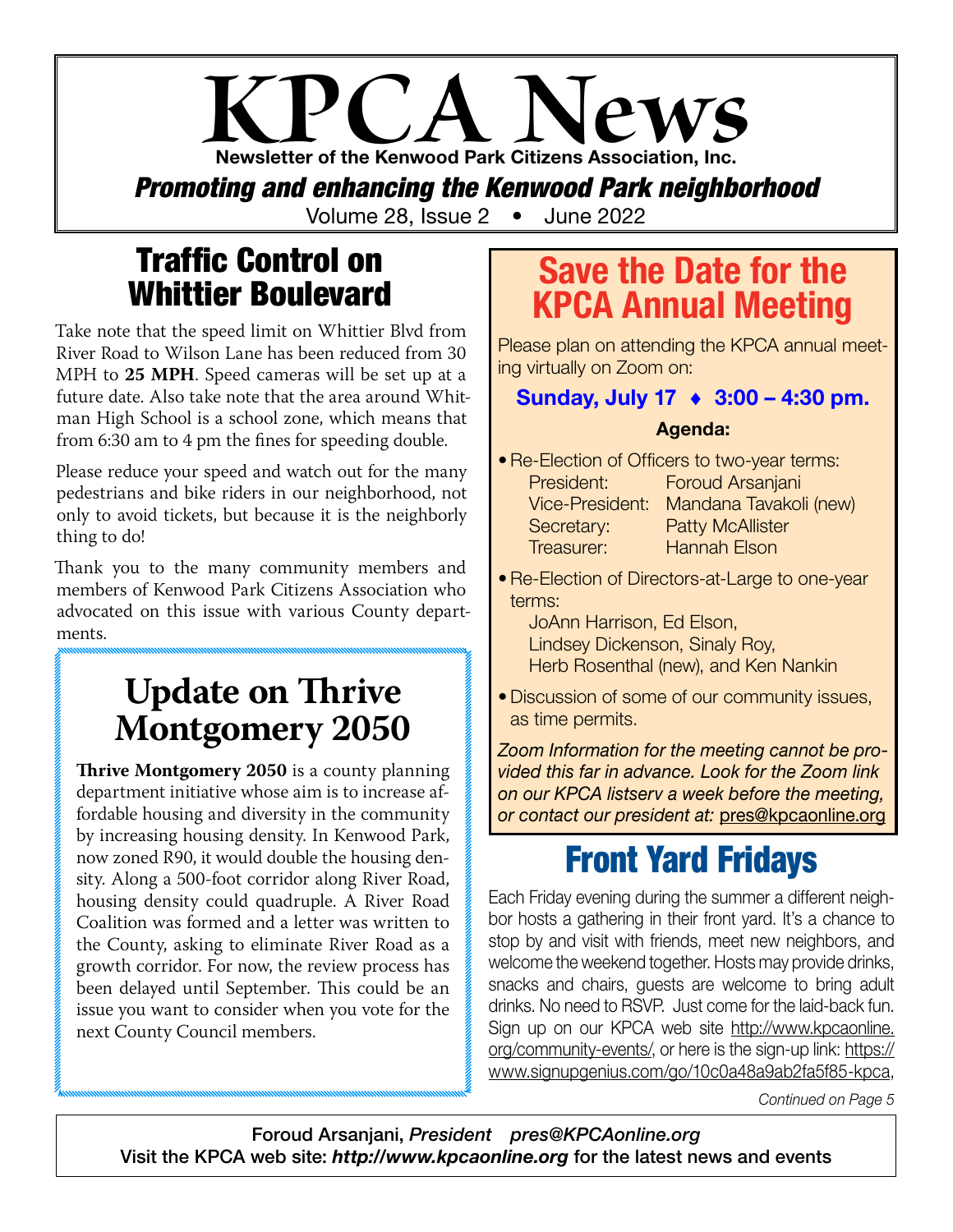## **Fall Festival and Halloween Parade**

**The KPCA Fall Festival is back!** Mark your calendars for October 1st from 4-6 pm on Shady Oak Lane! (Rain date October 2nd.) Keep your eye out for details on the KPCA listserv.

This event for all ages is a great chance to meet neighbors and talk to those you haven't seen for a while. We will have a potluck, food, drinks and games. Everyone in the neighborhood is welcome.

Sponsored by Linda Chaletzky of Evers & Co., a Long and Foster Co.

## Value of our Listserv  $\Rightarrow$

We are lucky to have the Kenwood Park listserv for fast communication to just our neighborhood. It has helped to retrieve items lost in the street, alerted us to lost animals, told us about wild animals seen, crimes committed, snow plowing dates, community events, and reminded us of delayed trash collections. Items can be sold locally here, and vendors who have worked in our neighborhood can be recommended here.

To join, go to our web site, http://www.kpcaonline.org, and click on the "Subscribe" button in the lower right corner. Or just check the "Yes" box on the new Membership Form in this issue.

# **Neighborhood Services**

The Covid period and the fact that our listees keep growing up and going off to college has reduced the offerings. Here is what we have at present. For upto-date offerings anyone wishing to offer services or who is looking for services can do so via the KPCA listserv.

Audrey Haile, age 15 for mother's helper and babysitting. Safe Sitter certified and fully vaccinated. 10th grader at Whitman High school. Contact audreykathaile@gmail.com.

Snow shovelers are encouraged to offer their services on the listserv.

Add your service to the next newsletter by emailing to news@kpcaonline.org.

# Linda Chaletzky

Realtor Licensed in MD, DC & VA

*Incomparable Service… Incredible Results!*



c: 301.938.2630 | o: 202.364.1700 lchaletzky@eversco.com www.lindachaletzky.com

| EVERS & $Co$            |  |
|-------------------------|--|
| REAL ESTATE             |  |
| A LONG & FOSTER COMPANY |  |

 ≙



**BETHESDA METRO AREA VILLAGE** Your home Your neighborhood Your future

Are you over 50 and seeking to engage more with the community? Recently retired and looking for your next activity? Would you like to volunteer? Meet more of your neighbors?

Become a volunteer with BMAV and help your neighbors with rides, technology assistance or friendly visits. Become a member and enjoy social connections, educational classes and a rich array of activities.

*Learn more about membership levels or volunteering:*

www.bmavillage.org 240-630-2628 info@bmavillage.org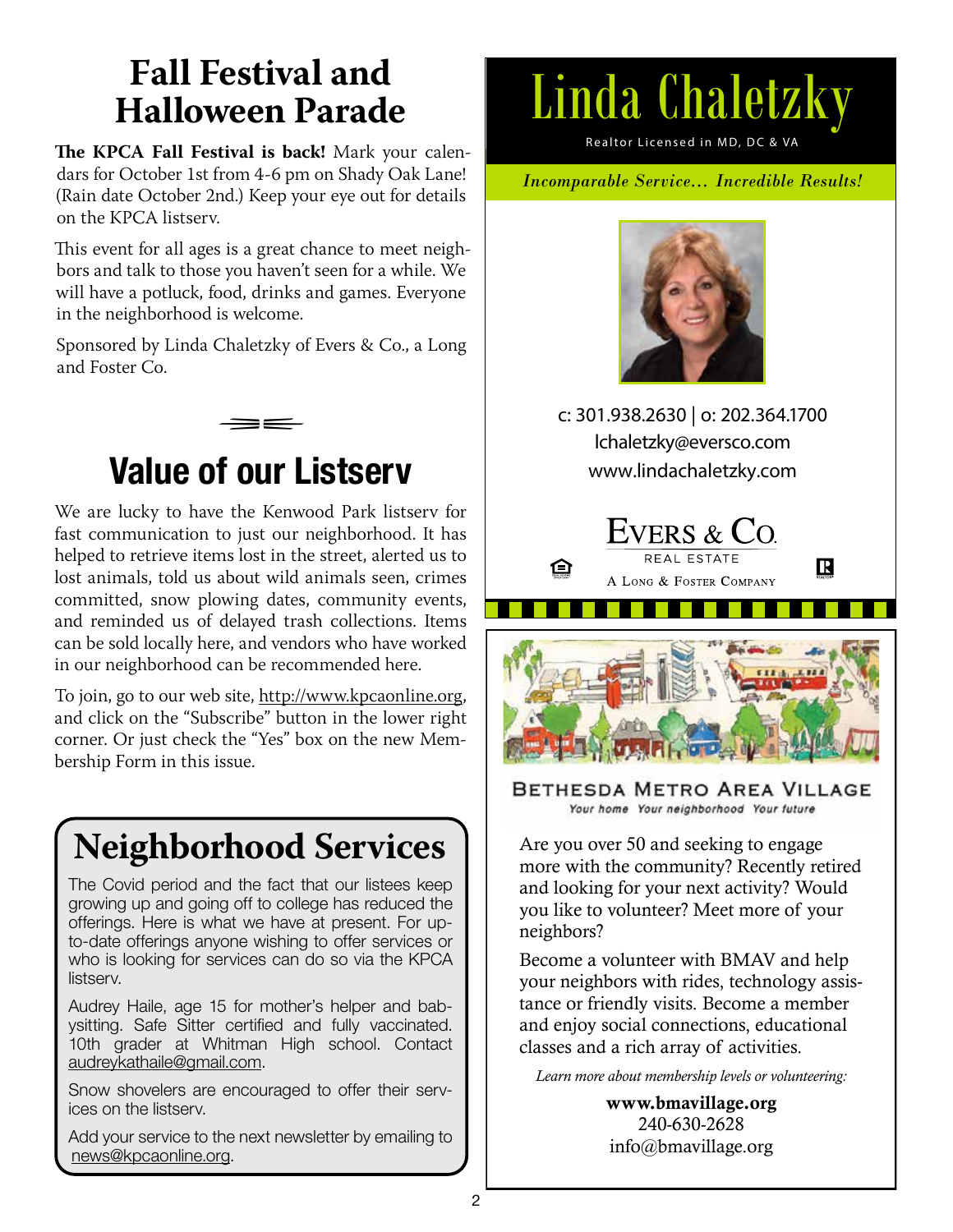# YOUR KENWOOD PARK CITIZENS ASSOCIATION

Kenwood Park is a beautiful suburban neighborhood, close in to the District of Columbia and downtown Bethesda. A very diverse population of professionals, businesspeople, educators, and, because of its proximity to the seat of government, foreign diplomats and economists from many countries live here. Several embassies and foreign offices are situated in Kenwood Park.

The Kenwood Park Citizens Association (KPCA) was formed over 35 years ago in response to an uptick in crime in the neighborhood. While crime is still a concern, KPCA has broadened its interests and activities over the years and now promotes many social activities.

These have the effect of increasing neighborhood cohesion and helping neighbors to meet and know each other. Through its Newsletter, the Kenwood Park-focused listserv, special mailings, and a number of special interest clubs, residents come together to discuss and act on community concerns.

Such concerns include traffic calming practices, utility and construction projects, beautification of public spaces in the neighborhood, security and crime prevention, county and state plans to rezone (up-zone) the neighborhood and adjacent neighborhoods.

For years KPCA has operated special events, including a July 4th parade for the children, a Halloween celebration and Fall Festival, and "Front Yard Fridays" in which residents invite neighbors and make their lawns available for outdoor parties during the warm months.

### Two Categories of Membership

One can become a Resident Member for \$39 per year. This membership allows participation in all social activities, receipt of all announcements, the ability to vote for members of the Board and become a Board member, and to voice one's opinions and make recommendations to the Board on all matters of concern to the community.

The second category confers all the benefits of Resident membership and also provides the benefits of a Security Patrol. The Security Patrol operates a marked patrol vehicle in the streets of Kenwood Park at random hours every day, varying the specific patrol times in response to analyses provided by the Chair of the Security Committee on the KPCA Board. This Board member is alert to and receives input from citizens of the community.

A member enrolled in the Security Patrol service can request that a patrolman do a daily walk around one's house while one is on vacation, hide flyers, packages and newspapers, and email pictures of the house daily to the requestor after each walk-around. The presence of the Security Patrol acts as a deterrent to vandalism against cars, theft, and loiterers near the schools.

The cost for this service is \$299 per year. Included in this price are all the benefits of Resident membership.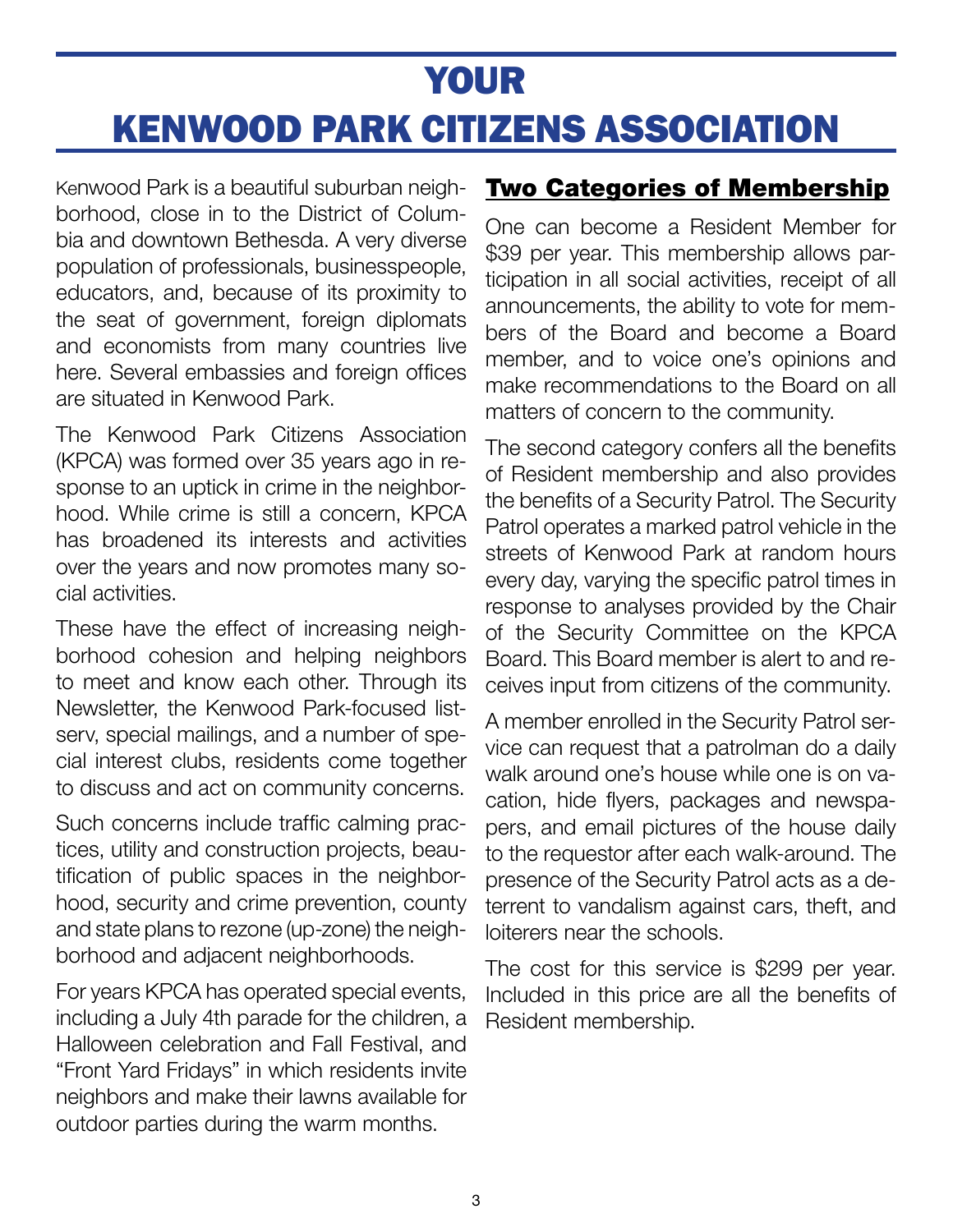## KPCA MEMBERSHIP FORM

### July 1, 2022 to June 30, 2023

| <b>E-MAIL:</b> North and the contract of the contract of the contract of the contract of the contract of the contract of the contract of the contract of the contract of the contract of the contract of the contract of the contra                                                                              |  |  |
|------------------------------------------------------------------------------------------------------------------------------------------------------------------------------------------------------------------------------------------------------------------------------------------------------------------|--|--|
| EMERGENCY CONTACT (Someone KPCA can notify in case of an emergency):                                                                                                                                                                                                                                             |  |  |
| Security Patrol plus Resident membership, both included for: \$299<br>$\Box$                                                                                                                                                                                                                                     |  |  |
| <b>Resident membership alone is only: \$39</b><br>$\Box$                                                                                                                                                                                                                                                         |  |  |
| If you are not already on the Kenwood Park listserv, would you like to be added? $\square$ Yes<br>$\square$ No                                                                                                                                                                                                   |  |  |
| Would you like to be a street captain for your block? $\Box$ Yes $\Box$ No                                                                                                                                                                                                                                       |  |  |
| Are you interested in helping with any of the many activities noted on our website? $\Box$ Yes<br>$\square$ No                                                                                                                                                                                                   |  |  |
| <b>SECURITY MEMBERS ONLY:</b> In the event the patrolling security officer notices your garage door<br>is open and it is after 11 pm, would you like to receive a call about your garage door being open?<br>(Please note the patrol car drives around the neighborhood at varied times during the day or night. |  |  |
| The patrol has your phone number only if you are a security patrol member.) $\Box$ Yes $\Box$ No                                                                                                                                                                                                                 |  |  |
| Please provide feedback and comments to pres@kpcaonline.org                                                                                                                                                                                                                                                      |  |  |
| You may pay online at http://kpcaonline.org/join and use the PayPal form, or mail a check payable to:                                                                                                                                                                                                            |  |  |
| Kenwood Park Citizens Association, Inc. (or KPCA) and this Form to:                                                                                                                                                                                                                                              |  |  |
| <b>KDCA</b> Tropeuror                                                                                                                                                                                                                                                                                            |  |  |

KPCA Ireasurer PO Box 127 Glen Echo, MD 20812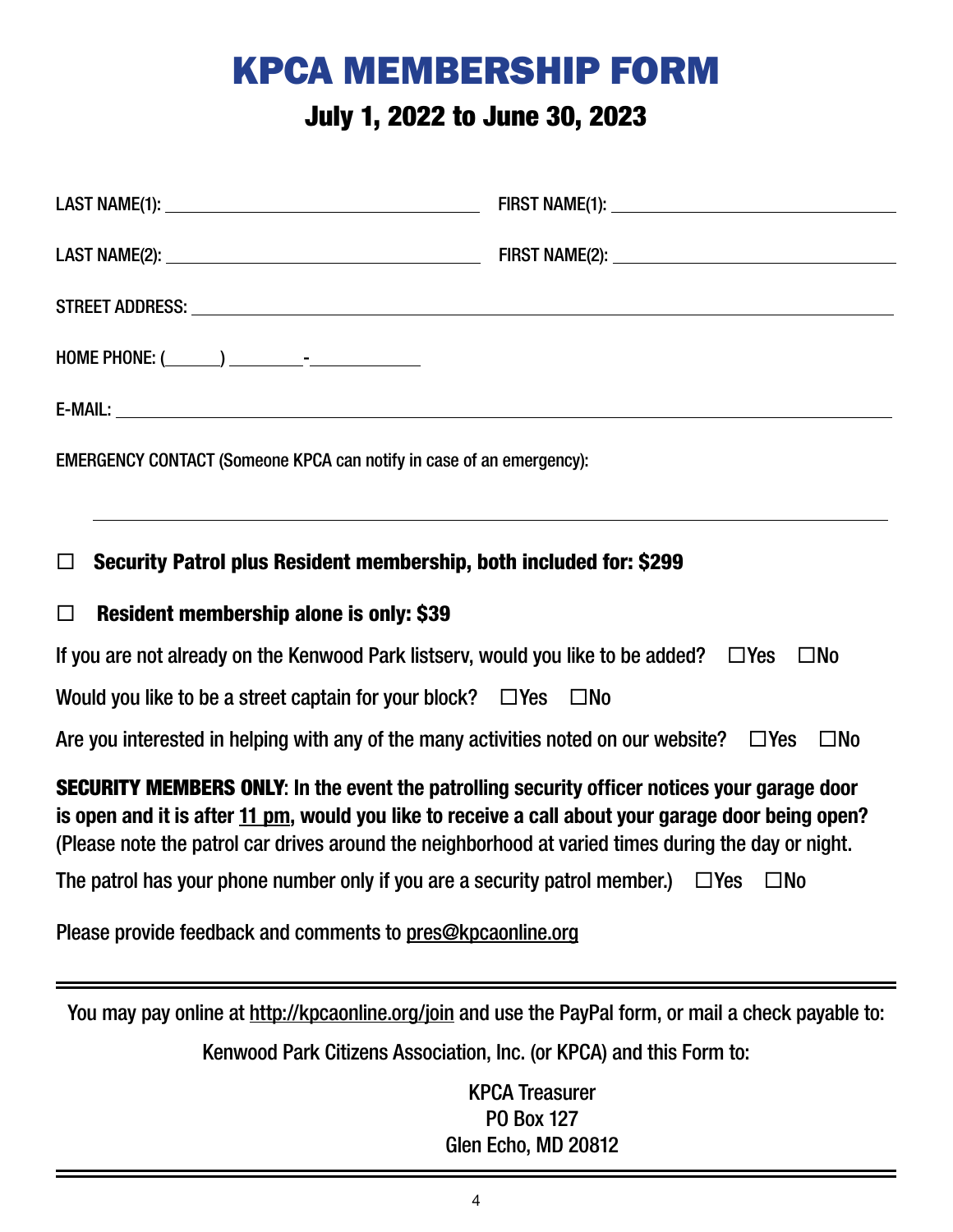## Tips for Car Safety

Montgomery County has seen a tremendous increase in car thefts and break-ins in the last two years. Here are some tips for cars left outside:

- Lock the car doors and close the windows. This is obvious, but so often overlooked.
- Don't leave valuables out where they are visible through the car windows.
- **EXECT** Keep car keys near the door inside the house, not in the car, so it is easy to find them.
- Keep the car key in a metal container or foil wrap to prevent radio signal transfer.
- On convertibles, use a locking bar between the steering wheel and pedal.
- Aim a camera at the car.
- Have a motion-activated light.
- Have an app on your phone that can track the car.
- In addition, if you use a garage, keep the inside door to the house locked.

If you have a garage but leave the car outside, ask yourself if what you are storing in the garage is really more valuable than the car.

# Book Club

The book club met last May on Zoom to discuss two books, Deborah Tannen's Finding My Father:



His Century-Long Journey From World War I Warsaw and My Quest to Follow, and a novel, Elizabeth Strout's Oh, William!

The book club meets again on Zoom at 7:30 p.m.

on June 22, and our June books will be the nonfiction Unexampled Courage: the blinding of Sgt. Isaac Woodard and the awakening of President Harry S. Truman and Judge J. Waties Waring, and a novel, Ruth Ware's The Woman in Cabin 10.

If you are not a member of the group and would like to join, please let Sandy Gust know at book@kpcaonline.org.

### Front Yard Fridays-cont'd

which is a live link in this newsletter that you can find on our web site. Look for announcements of weekly locations on our KPCA listserv and on the web site (via the sign-up genius link). New residents are especially encouraged to come.

## Is Pet Insurance Really Worth the Cost?

Here are a few important factors to keep in mind before making that personal decision.

**It's about coverage for the unexpected, not routine check-ups**: The tipping point to break even in most cases is \$500 in annual preventative care.

**Research pet insurance before you buy:** Consider the following factors before you make a decision:

- 1. **Coverage.** There are three types of pet insurance coverage, including:
	- Accident Only covers the cost of veterinarian treatment in case of an accidental injury but will not cover the cost of treatment of disease or an illness
	- Comprehensive covers accidents, illnesses, and preventative care
	- Wellness Plans covers routine visits, vaccinations, and some annual tests.
- 2. **Benefits.** There are usually four types of benefit limits, including:
	- Unlimited Lifetime once you pay your deductible, there are no caps on what a provider will pay to cover your vet's bills
	- Annual Maximum a provider sets a cap on how much it will cover each year
	- Annual Per Incident this is the maximum amount a provider will cover per year for a particular procedure, illness, or medical condition
	- Lifetime Maximum this is the maximum amount a provider will cover over the lifetime of your pet in total or for a specific condition.

#### 3. Deductibles and Reimbursements and pricing

**Pre-existing conditions are never covered**. There is not one plan when it comes to buying Pet Insurance. Pet owners need to be aware of their available options.

#### Kenwood Park Kennel Club

kpkennel@kpcaonline.org

#### **Acknowledgments**

The Editor wishes to thank the contributors to this newsletter and Hannah Elson for editorial assistance. Special thanks goes to Ken Chaletzky of Copy General for preparation of this issue. .

Edward Elson news@kpcaonline.org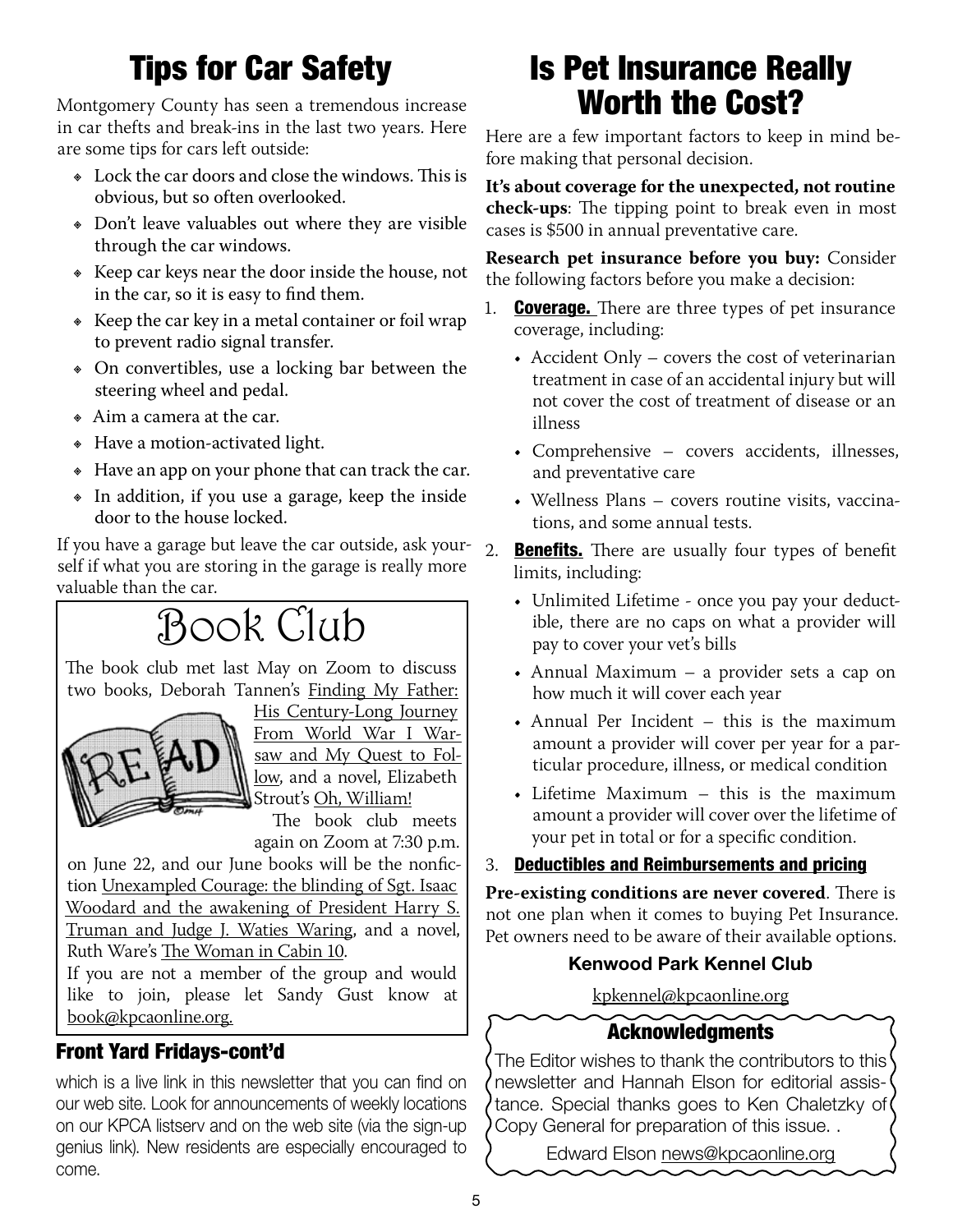## Neighborhood Landscaping Projects



The Kenwood Park Landscaping Committee, under the leadership of Sinaly Roy, has been busy making sure that our public places are nicely landscaped. Our Kenwood Park stone signs were repaired, the grounds were cleared, with the weeds and shrubs removed, and the corners at Millwood and Goldsboro were made much more presentable.

The Durbin Triangle at the corner of Durbin and Radnor Road was overseen by Sinaly. The dead tree was removed, and Sinaly put in lovely new plants.





The Millwood circle, at the intersection of Millwood and Lenox Roads, was cleared and made neat. Plantings are being considered in the future.

Maintenance of our Public Spaces is supported by your membership contributions. Please make sure to join KPCA and renew your membership. If you are interested in helping with our landscaping efforts, please email Sinaly at garden@kpcaonline.org.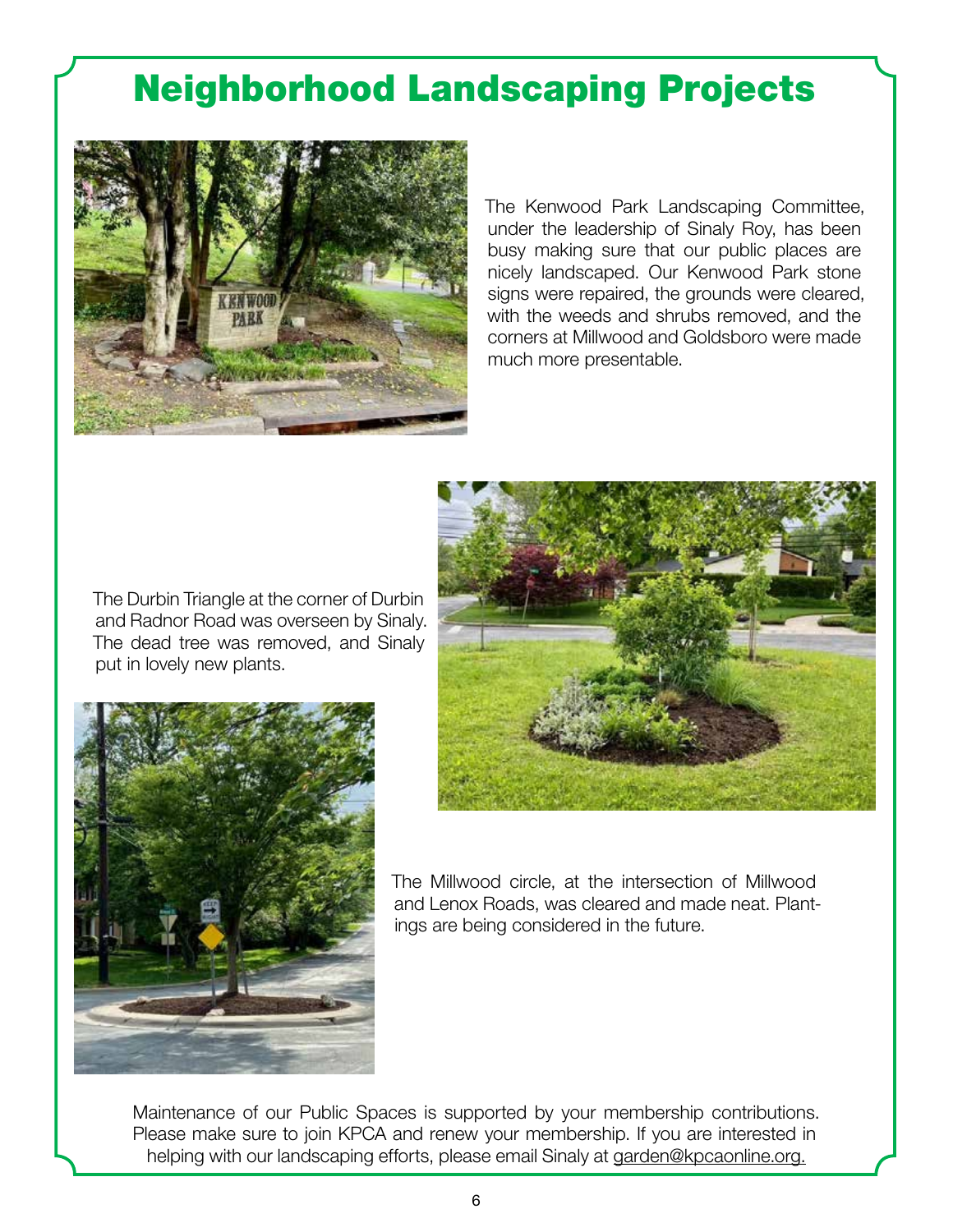# **The Housing Market As of This Week Only!**

Unless you close your eyes and plug your ears you can't avoid all the talk of a cooling real estate market. Is it slowing down? Are there still buyers? How long is it taking for homes to sell? Are prices still going up? What about rates? These questions are indicative of anxiety about home values. Potential sellers worry they have missed the market for maximizing profit and buyers worry that they've overpaid. Some worry that values will decrease and their equity will shrink. These are all valid concerns, many borne watching the housing bubble burst in 2007/8.

Analysts all say the factors that led to the last crisis do not exist today. The lack of housing supply over the last few years has led to the demand frenzy. I also believe that we have a bottleneck in the pipeline. Seniors are staying in their homes, aided by the agingin-place movement, the ability to buy services, and generally better health. When seniors don't downsize, move-up homes don't become available, and the pipeline gets clogged. This puts pressure on all housing types. Although the housing supply has increased ever so slightly recently, there is still an insufficient amount to meet the demand.

What we are seeing in the market now is akin to confusion. Mortgage rate increases have caused some buyers to drop out of the market completely, and this week's big interest rate jump threatens to keep many others from being able to buy any home, including move-up homes. Others are trying to buy before rates rise even further. Although some homes have been receiving multiple offers, although not as many as during the feeding frenzy, others that seem to be

priced properly and show well, have been sitting for a couple of weeks. Given this week's interest jump predicting the degree of the impact is certainly iffy. Some areas are still hot, including Kenwood Park, but oth- $\{$ ers are beginning to slow. Buyers in the under \$1 mil- $\frac{8}{9}$ lion range have been feeling the rate increases more than those in the higher brackets, but this increase may cause even higher end buyers not to escalate in  $\delta$ price as high as they might have even two weeks ago.  $\frac{8}{6}$ For sellers, aggressive pricing based on closed sales of even 4 weeks ago is a questionable strategy. Week to week the housing market can change. What is true today may not be true a week from today.

In Kenwood Park there are three homes on the market. One is a resale on Highboro Rd. for \$1,675,000 and two were built in 2017 for \$3.125M and \$3.885M. They have been on the market between 2+ weeks and 45+ days. One home on Kenhill is temporarily off the market and one is pending, listed at \$2.495M. In terms of sold properties since 1/1/2022, there were 10 homes that sold with the highest at \$3,134,895 for new construction. The others were resales ranging from \$1,275,500 to \$2.500M, all older homes.

Only 3 houses rented (per Bright MLS) since 1/1/2022, one renting twice in this period. Rentals ranged from \$5000 to \$6000/mo., and all rented quickly.

> *contributed by Linda Chaletzky lchaletzky@eversco.com*

> > **XXXXXX**

\*Statistics are taken from the Bright MLS system for these areas: Washington, D.C., Montgomery County, Maryland, and Fairfax County, Arlington, Alexandria, and Falls Church in Virginia. 

# Bridge Club

The Kenwood Park Bridge Club normally meets on weekday mornings or afternoons in neighbors' homes. We are looking for more singles and couples interested in playing at the intermediate level. Please join us! Because of Covid-19 our meetings are suspended at this time. For more information call Gloria Fitchett (301) 229-8480, or <u>bridge@</u> kpcaonline.org. Gloria is also interested in forming an Italian language club. Let her know if you are interested.

#### **Peter Dressner - PC Repair Specialist**

 **MS Windows, Apple OS X, Linux Serving Bethesda Inside Beltway + Adjacent Neighborhoods**

Networking, Virus Removal, PC Problem Resolution Data Recovery and Data Backup, Parental Controls New PC Setup and Data Transfer, Pre-Purchase Advice

Located in Kenwood Park, Bethesda Flexible Hours (24/7) Email: bethesdapcrepair@gmail.com Tel: 301-718-1088 Blog: bethesdapcrepair.wordpress.com